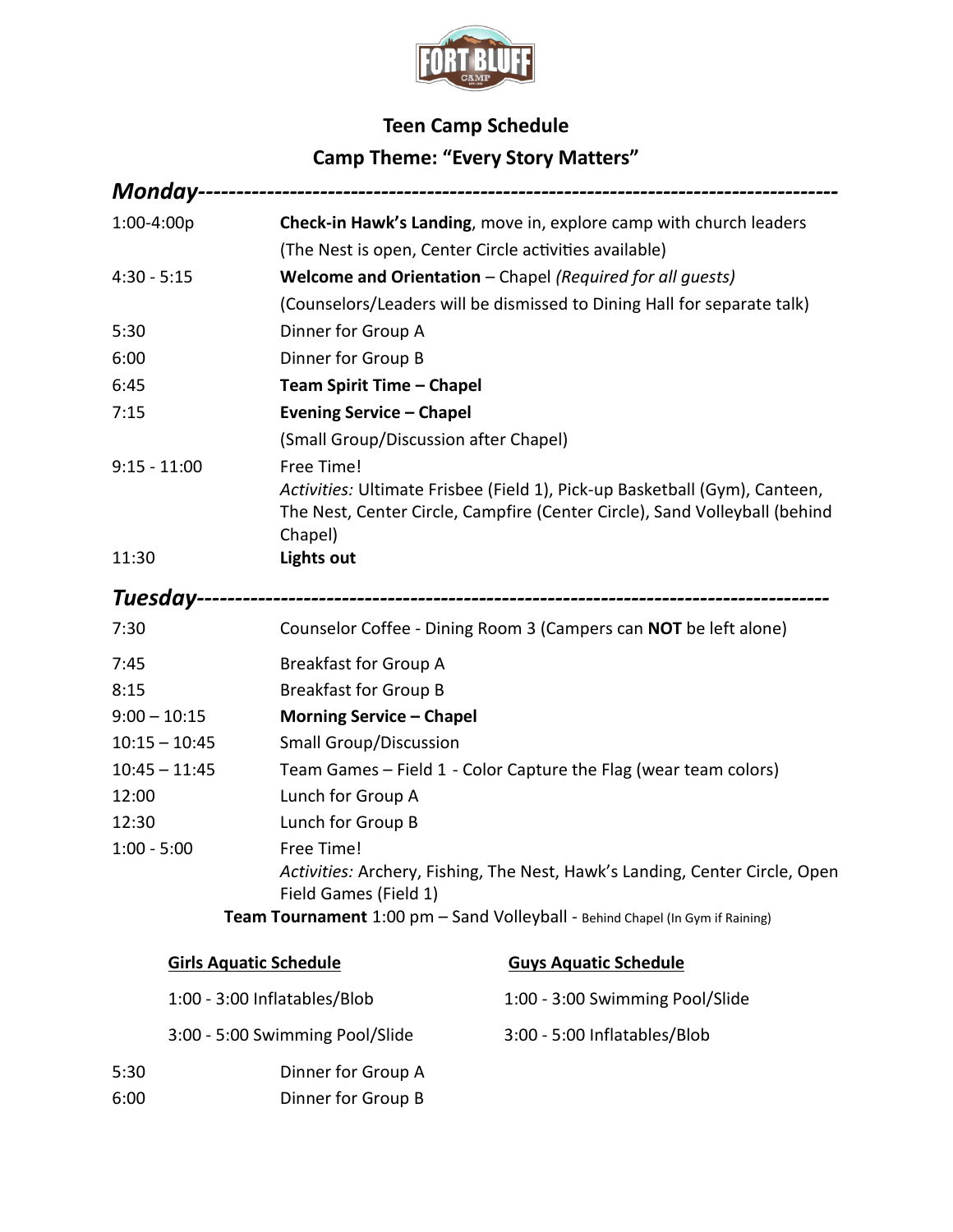

| 6:45                            | Team Spirit Time - Chapel                                                                                                                            |                                                                                    |  |  |
|---------------------------------|------------------------------------------------------------------------------------------------------------------------------------------------------|------------------------------------------------------------------------------------|--|--|
| 7:15                            | <b>Evening service - Chapel</b>                                                                                                                      |                                                                                    |  |  |
|                                 | (Small Group/Discussion after Chapel)                                                                                                                |                                                                                    |  |  |
| $9:15 - 11:00$                  | Free Time!                                                                                                                                           |                                                                                    |  |  |
|                                 | Activities: Dodgeball (Gym), Canteen, The Nest, Hawk's Landing, Center<br>Circle, Campfire (Center Circle), Night Swim (Girls - Slide, Guys - Pool), |                                                                                    |  |  |
|                                 | Sand Volleyball (behind Chapel)                                                                                                                      |                                                                                    |  |  |
| 11:30                           | <b>Lights out</b>                                                                                                                                    |                                                                                    |  |  |
|                                 |                                                                                                                                                      |                                                                                    |  |  |
| 6:45                            | <b>BIG BAD BLUFF RUN!</b>                                                                                                                            |                                                                                    |  |  |
|                                 | (Anyone not at the bluff at 6:45 sharp will not race)                                                                                                |                                                                                    |  |  |
| 7:30                            |                                                                                                                                                      | Counselor Coffee - Dining Room 3 (Campers can NOT be left alone)                   |  |  |
| 7:45                            | <b>Breakfast for Group A</b>                                                                                                                         |                                                                                    |  |  |
| 8:15                            | <b>Breakfast for Group B</b>                                                                                                                         |                                                                                    |  |  |
| $9:00 - 10:15$                  |                                                                                                                                                      | <b>Morning Service - Chapel</b>                                                    |  |  |
| $10:15 - 10:45$                 | <b>Small Group/Discussion</b>                                                                                                                        |                                                                                    |  |  |
| $10:45 - 11:45$                 | Team Games - Bake A Cake - Field 2 (wear something that can get stained)                                                                             |                                                                                    |  |  |
| 12:00                           | Lunch for Group A                                                                                                                                    |                                                                                    |  |  |
| 12:30                           | Lunch for Group B                                                                                                                                    |                                                                                    |  |  |
| $1:00 - 5:00$                   | Free Time!                                                                                                                                           |                                                                                    |  |  |
|                                 | Activities: Talent Show 1:30 pm (Chapel) (Sign-ups from 1:00 - 1:30 in                                                                               |                                                                                    |  |  |
|                                 | Chapel), Center Circle, The Nest, Hawk's Landing, Crafts (Dining Hall                                                                                |                                                                                    |  |  |
|                                 | Porch), Axe Throwing (Archery Range)                                                                                                                 |                                                                                    |  |  |
|                                 |                                                                                                                                                      | Team Tournament 1:00 pm - Ultimate Frisbee - Field 1 (Dodgeball in Gym if raining) |  |  |
| <b>Girls Aquatic Schedule</b>   |                                                                                                                                                      | <b>Guys Aquatic Schedule</b>                                                       |  |  |
| 1:00 - 3:00 Swimming Pool/Slide |                                                                                                                                                      | 1:00 - 3:00 Inflatables/Blob                                                       |  |  |
| 3:00 - 5:00 Inflatables/Blob    |                                                                                                                                                      | 3:00 - 5:00 Swimming Pool/Slide                                                    |  |  |
| 5:30                            | Dinner for Group A                                                                                                                                   |                                                                                    |  |  |
| 6:00                            | Dinner for Group B                                                                                                                                   |                                                                                    |  |  |
| 6:45                            | Team Spirit Time - Chapel                                                                                                                            |                                                                                    |  |  |
| 7:15                            | <b>Evening service - Chapel</b>                                                                                                                      |                                                                                    |  |  |
|                                 | (Small Group/Discussion after Chapel)                                                                                                                |                                                                                    |  |  |
| $9:15 - 11:00$                  | Free Time!                                                                                                                                           |                                                                                    |  |  |
|                                 | Activities: Canteen, Nest, Hawk's Landing, Center Circle, Campfire (Center                                                                           |                                                                                    |  |  |
|                                 | Circle), Counselor/Leader Snacks (Dining Hall), Pick-Up Basketball (Gym),                                                                            |                                                                                    |  |  |
|                                 | Sand Volleyball (behind Chapel), Night Swim (Girls - Pool, Guys - Slide)                                                                             |                                                                                    |  |  |
| 11:30                           | <b>Lights out</b>                                                                                                                                    |                                                                                    |  |  |